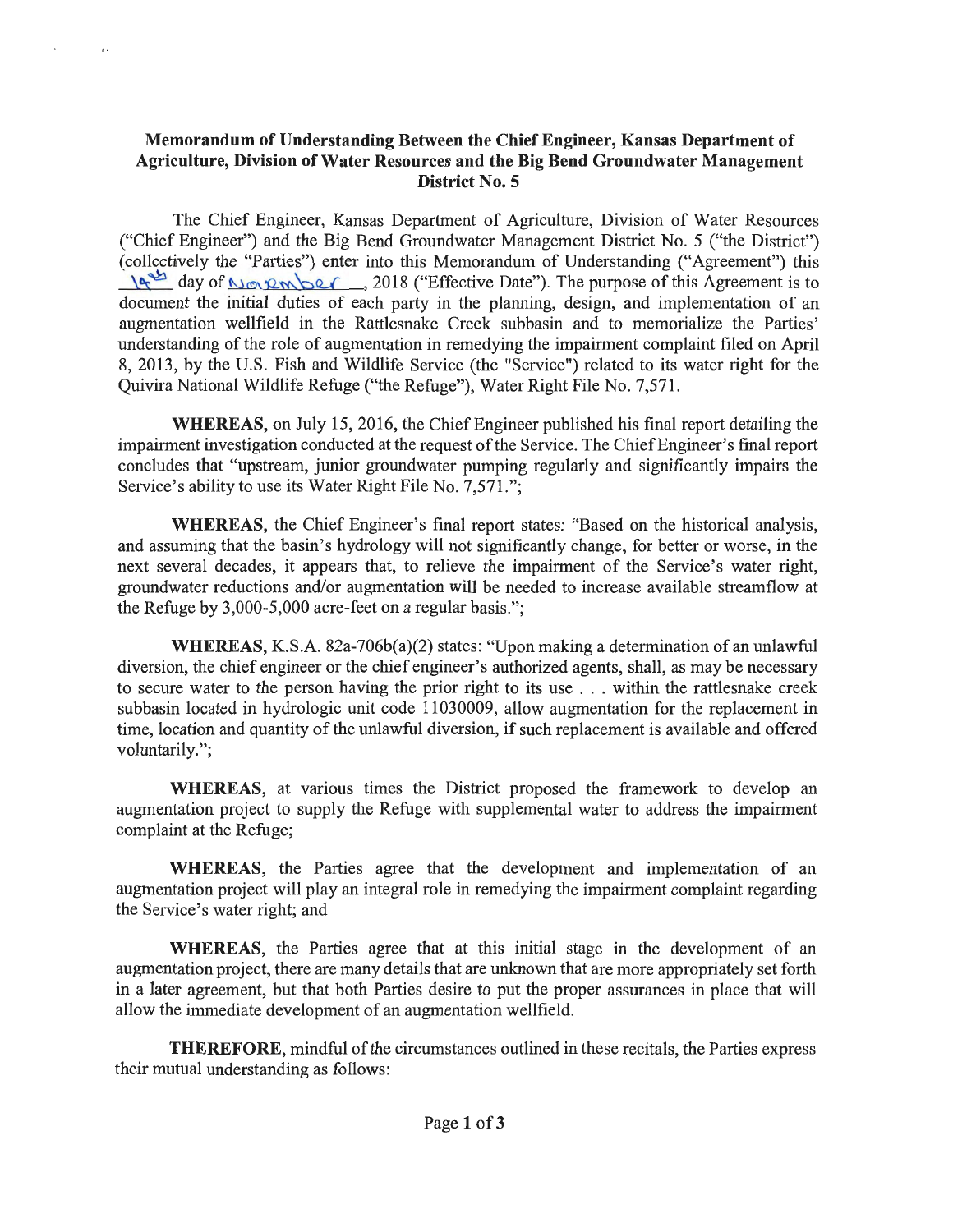- 1. **Affirmation of Statutory Duty.** Pursuant to K.S.A. 82a-706b, the Chief Engineer acknowledges his statutory duty to allow and approve an augmentation project, in so far as it may be done within the Kansas Water Appropriation Act (K.S.A. 82a-701 *et al.)* and any rules and regulations adopted thereunder. This shall include allowing augmentation for the replacement in time, location, and quantity of the unlawful diversion, if such replacement is available and offered voluntarily. The Chief Engineer acknowledges and agrees that K.S.A. 82a-706b requires him to process and approve all proper applications for the establishment of water rights to provide such augmentation.
- 2. **Assistance in Developing an Augmentation Project.** The Chief Engineer agrees to make a good faith effort to provide all administrative and regulatory assistance and support within his authority and in accord with the duties and responsibilities of the Chief Engineer, to assist in the development of an augmentation project. This includes, but is not limited to, assisting the District in the promulgation and amendment of any necessary administrative rules and regulations or the lawful waiver thereof.
- 3. **District Responsibilities.** Nothing in this Agreement shall obligate the District to develop an augmentation project or accrue any costs associated with such a project. However, ifthe District decides to develop an augmentation project, then the District shall be responsible for the cost to develop, construct, operate, and maintain that wellfield and all pipelines or canals, and points of discharge necessary to ensure water from the wellfield is delivered to the Rattlesnake Creek channel or any other point agreed upon with the Service.
- 4. **Future Terms, Conditions, and Agreements Necessary.** The Chief Engineer and the District acknowledge that since the augmentation project is still in the initial stages of development, it will be necessary to develop additional terms and conditions to properly regulate the rate, quantity, and quality of the water provided to the Refuge.
- 5. **Consideration of Water Provided.** The Chief Engineer shall take into consideration any augmentation project and the amount of water that can be provided to the Refuge when considering any plan to reduce water use by users that are impairing the Refuge. This includes a plan based on a Local Enhanced Management Area, Intensive Use Groundwater Control Area, administration of individual water rights, or any other order, plan, or voluntary action intended to reduce water use to aid in addressing the impairment of the Refuge.
- 6. **Modification.** No modification of this Agreement shall be valid unless the change is made in writing and is approved by authorized representatives of the Parties, evidenced by the signature of each respective representative.
- 7. **Term and Termination.** This Agreement shall remain in effect so long as all provisions herein remain consistent with Kansas law. Either party may terminate this Agreement upon 60 days-notice in writing.
- 8. **Notices.** All official notices shall be sent to Parties' designated contacts as listed below: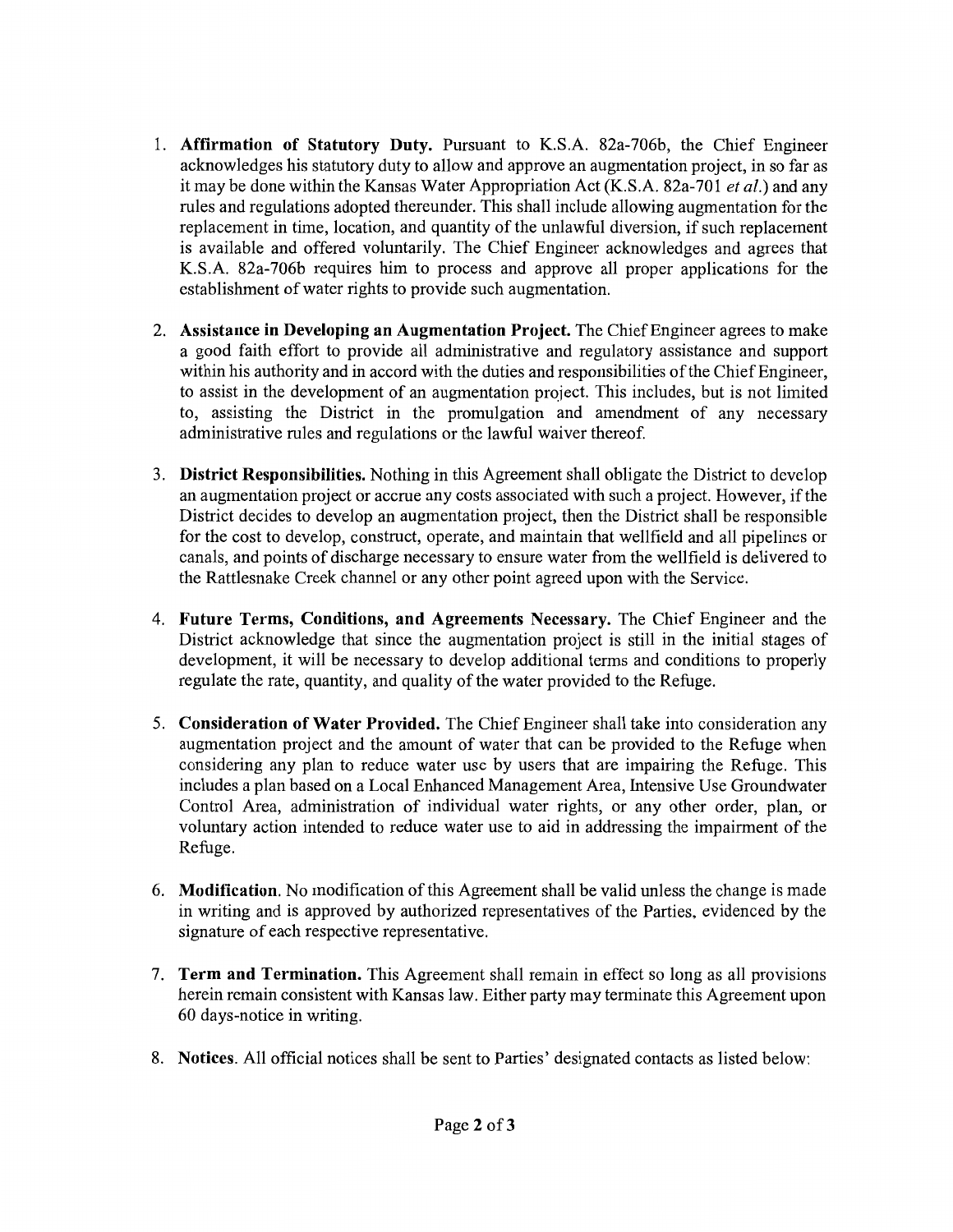Chief Engineer Division of Water Resources Kansas Department of Agriculture 1320 Research Park Drive Manhattan, KS 66502

Manager GMD5 125 S. Main St. Stafford, KS 67578

Lynn Preheim Stinson Leonard Street LLP 1625 N. Waterfront Pkwy Suite 300 Wichita, KS 67206

- 9. **No Third-Party Beneficiary.** No participant in this Agreement intends for this Agreement to confer any benefit upon any person or entity not a signatory to this Agreement, whether as a third-party beneficiary or otherwise. This specifically includes the Service and the Refuge.
- 10. **Headings.** The headings of clauses contained herein are used for convenience and ease of reference. They shall not limit the scope or intent of the clause.

**IN WITNESS WHEREOF,** the parties hereto have executed this Agreement on the day and year first written above.

David W. Barfield. Chief Engineer, Division of Water Resources Kansas Department of Agriculture

*fultk)* 

Darrell Wood President, Board of Directors Big Bend Groundwater Management District No. 5